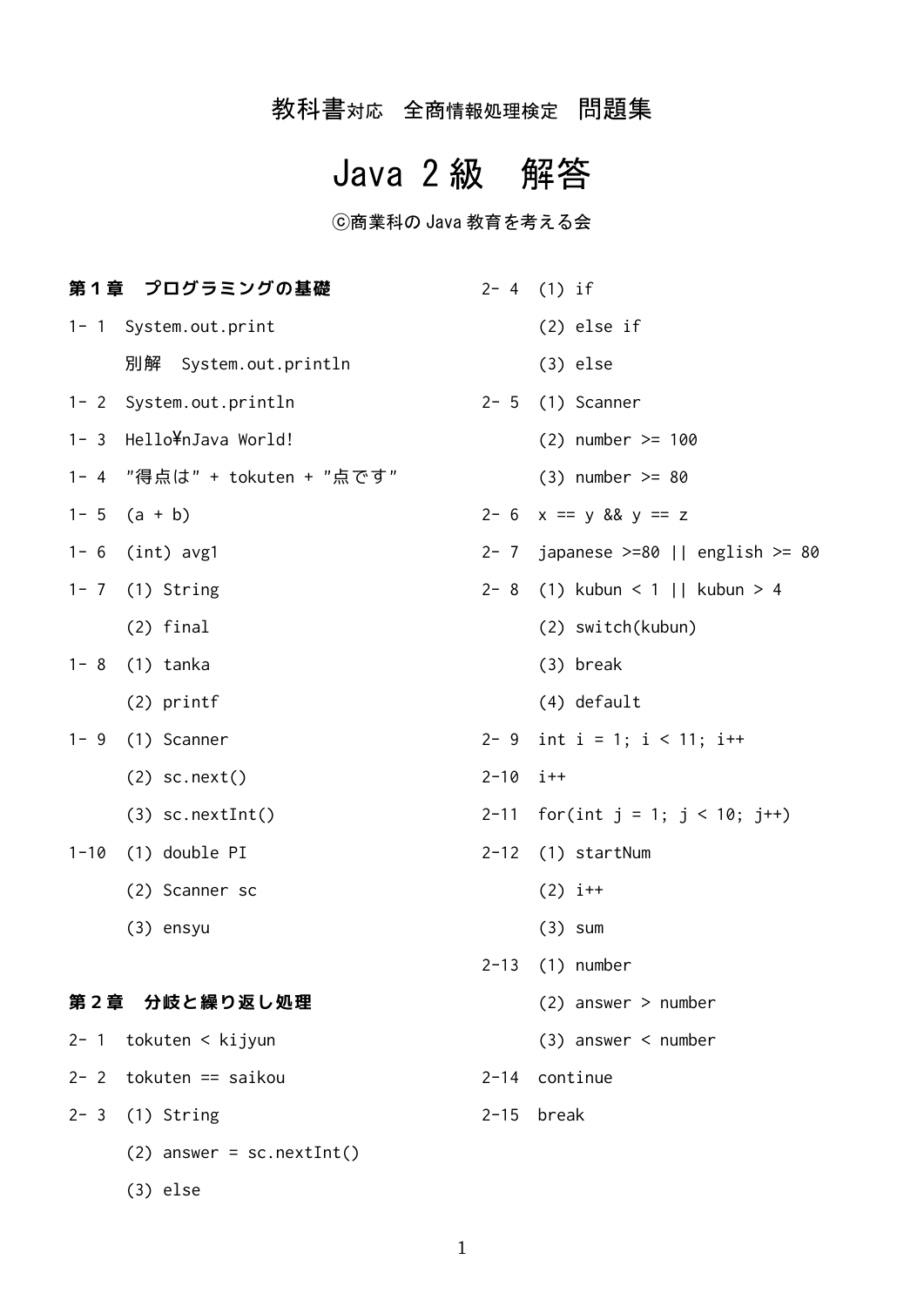| 第3章 クラスの基礎                      |
|---------------------------------|
| $3 - 1$ (1) int grade           |
| (2) String name                 |
| $(3)$ int age                   |
| ※(1)(2)(3)順不同                   |
| 3- 2 (1) new Student()          |
| (2) tanaka.name                 |
| 3- 3 (1) Student                |
| (2) tanaka.showName()           |
| (3) yamada.showName()           |
| 3- 4 (1) String name, int price |
| $(2)$ this                      |
| $3 - 5$ (1) return              |
| (2) pen.showItem()              |
| (3) pen.showSales()             |
| 3- 6 new SalesTest1()           |
| 3-7 SalesTest2                  |
| 3- 8 (1) setName("山本")          |
| (2) score = 90                  |
| ※(1)(2)順不同                      |
| $3 - 9$ (1) this. level = level |
| (2) player                      |
| (3) player.name                 |
| (4) enemy.name                  |
| 3-10 (1) String name, int price |
| $(2)$ Item                      |
| (3) name, price                 |
| (4) getItem                     |

### **第4章 配列の利用**

- 4- 1 (1) new String[3]
	- (2) name[0]
	- (3) name[1]
	- (4) name[2]
- 4- 2 (1) new int[3]
	- (2) i < 3
	- (3) score[i]
	- (4) average
- 4- 3 (1) {380, 240, 520}
	- (2) code[i]
	- (3) price[i]
- $4 4$  (1) sum = 0
	- (2) length
	- (3) data[i]
- 4- 5 (1) Student[]
	- (2) class1[i]
- 4- 6 (1) Card(name, power)
	- (2) cardNumber++
	- (3) player.myCardShow()

# **第5章 データの集計と平均**

- 5- 1 (1) int goukei =  $\theta$ 
	- (2) goukei + uriage
- 5- 2 (1) goukei = goukei + uriage
	- (2) kensu = kensu + 1
	- ※(1)(2)順不同
- 5- 3 (1) uriage == 999999
	- (2) uriage != 999999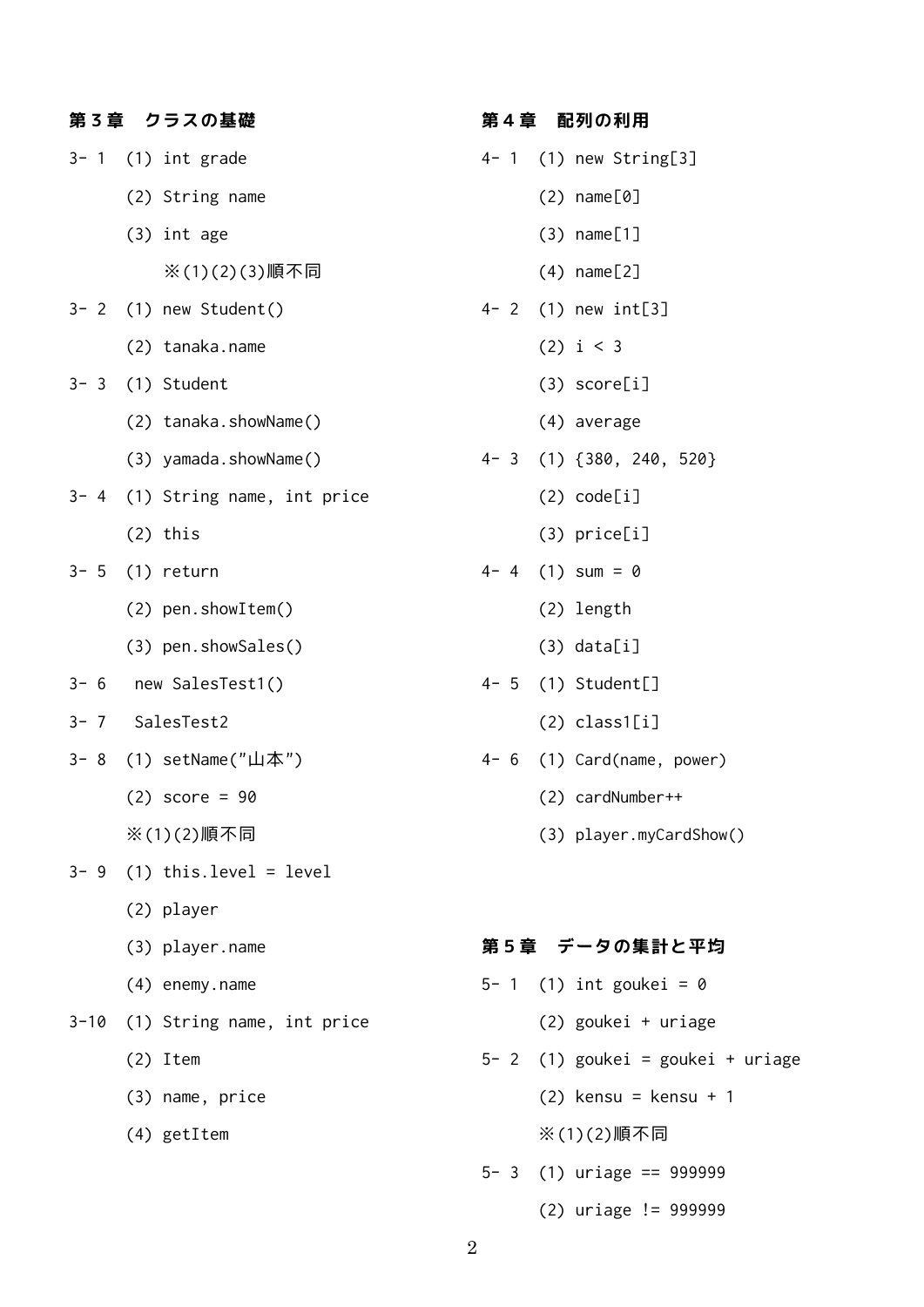|  | 5- 4 (1) tanka $*$ suu $*$ 0.9 |
|--|--------------------------------|
|  | (2) goukei += kingaku          |
|  | $5 - 5$ (1) true               |
|  | (2) ninkei = ninkei + nin      |
|  | (3) syokuhikei + syokuhi       |
|  | $5 - 6$ (1) code == 1          |
|  | $(2)$ ji * 100                 |
|  | $(3)$ ji * 60                  |
|  | $5 - 7$ (1) ninzu++            |
|  | $(2)$ goukaku++                |
|  | (3) goukakuritu                |
|  | $5 - 8$ (1) ninzu++            |
|  | $(2)$ gouhi.input $()$         |

(3) gouhi.output2()

#### **第6章 最大値と最小値の算出**

- 6- 1 (1) int max =  $\theta$  $(2)$  max = score  $6- 2$  (1) score > max (2) min = score  $6-3$  (1) score > max (2) maxNamae = namae 6- 4 (1) score  $>=$  max  $(2)$  max = score (3) maxNamae = namae ※(2)(3)順不同
- 6- 5 (1) double kiroku
	- (2) saisoku > kiroku
	- (3) saisoku = kiroku
- $6- 6$  (1) uriMax = urisuu
	- (2) uriMin = urisuu
	- (3) maxMin.hantei()
	- (4) maxMin.output()

#### **第7章 配列を用いた集計**

- 7- 1 (1) int inputNo
	- $(2)$  inputNo 1
	- (3) option[i]
- 7- 2 (1) code
	- (2) sales
	- (3) code
	- (4) sum / count
- 7- 3 (1) code
	- (2) sum += inputSales
	- (3) percent
- 7- 4 (1) sitenCode \* 10000
	- (2) sitenSales[sitenCode 1]
	- (3) code = sc.nextInt()
- 7- 5 (1) kinsyu[i]
	- (2) number[i]
- $7 6$  (1) nendai = 4
	- $(2)$  nendai = nendai 2
	- (3) syuukei[i]